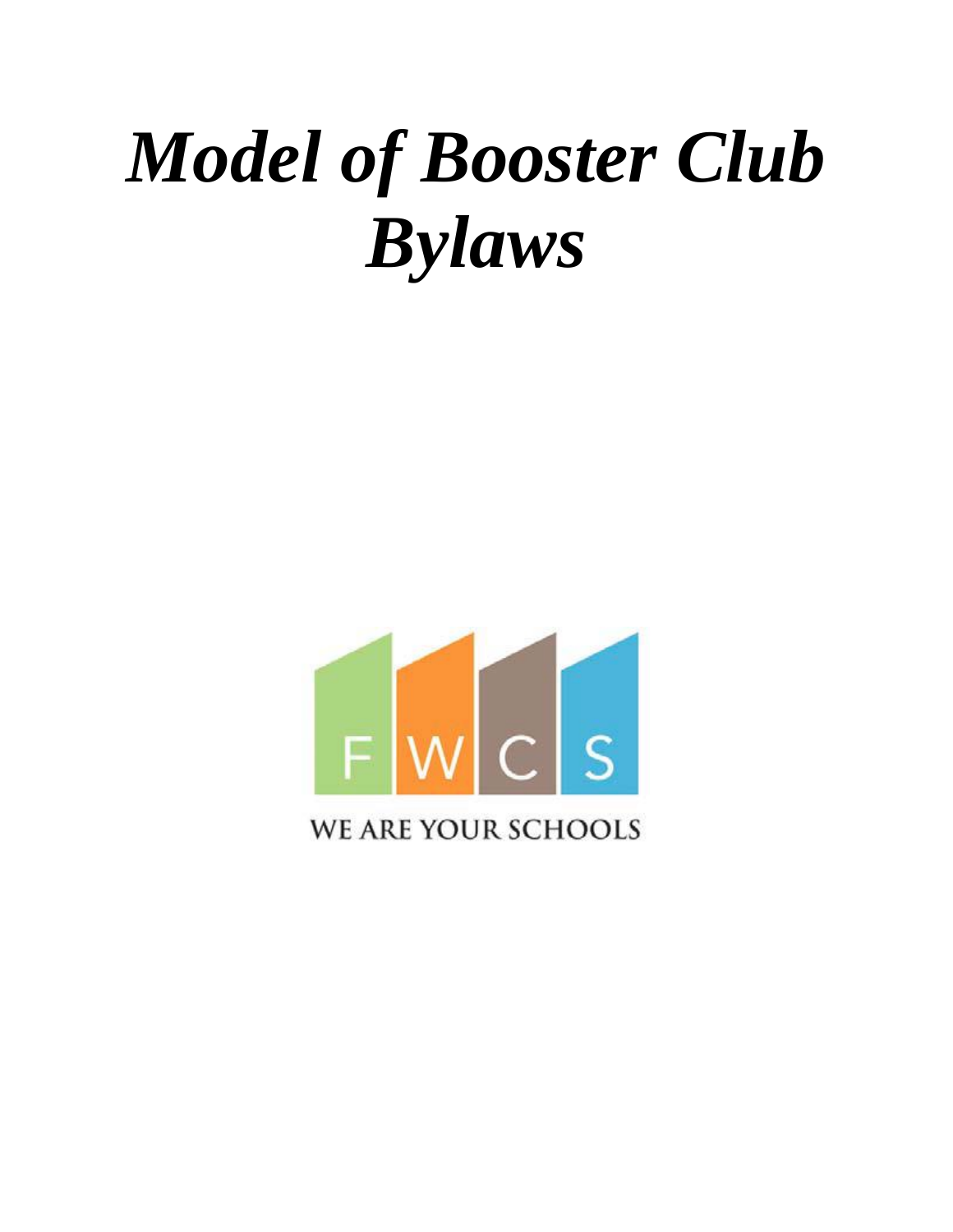# MODEL OF BOOSTER CLUB BYLAWS

# **INDEX**

# 2016-2017

Article

| Article I           |  |
|---------------------|--|
| Article II          |  |
| Article III         |  |
| Article IV          |  |
| Article V           |  |
| Article VI          |  |
| Article VII         |  |
| Article VIII        |  |
| Article IX          |  |
| Article X           |  |
| Article XI          |  |
| Article XII         |  |
| <b>Article XIII</b> |  |
| <b>Article XIV</b>  |  |
| <b>Article XV</b>   |  |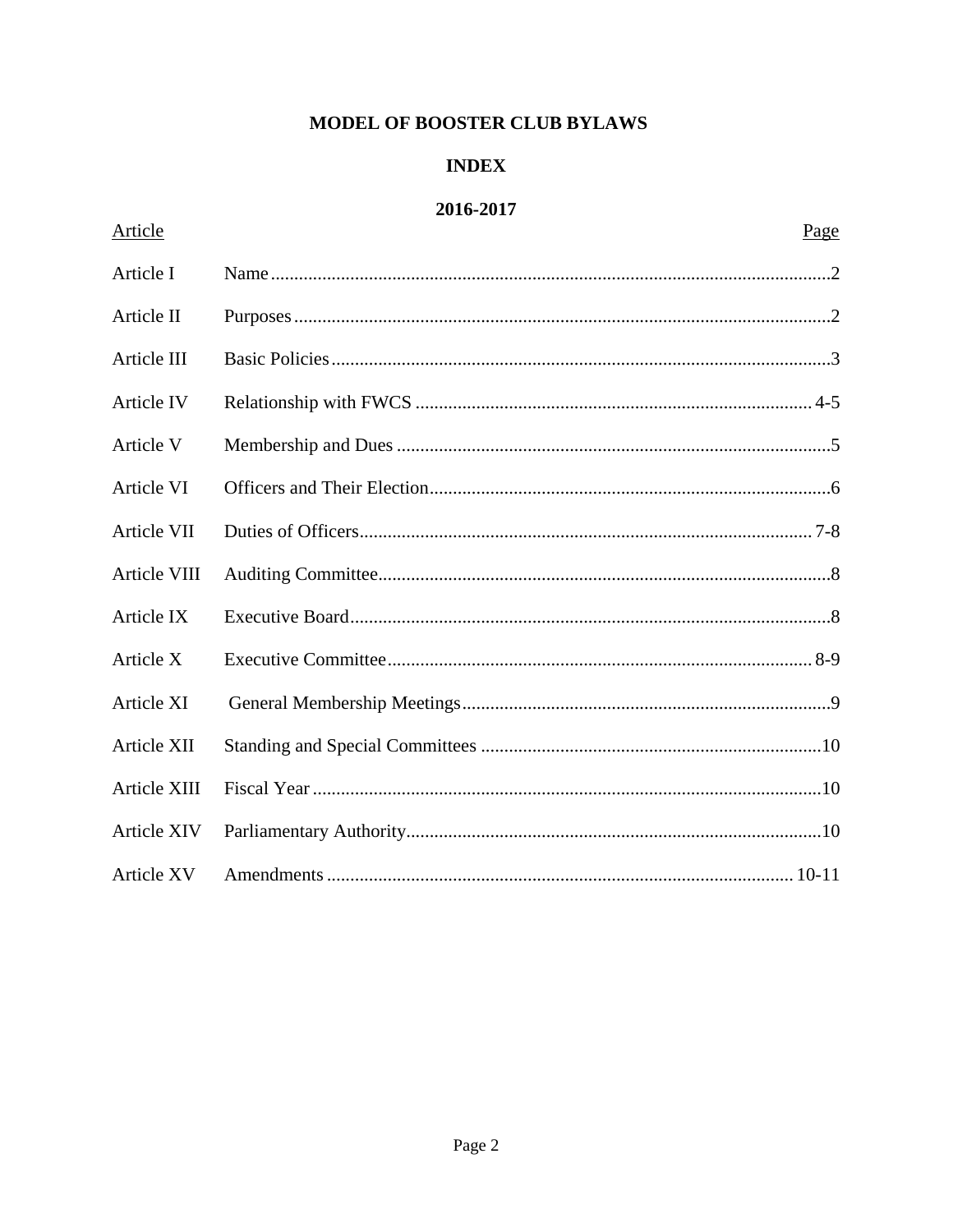| Name of Organization                                                                                                                                                                                                                                                                                                                                                                                                                                                                                                                                                                                                                                                                                                                           | <b>Federal Identification Number</b> |
|------------------------------------------------------------------------------------------------------------------------------------------------------------------------------------------------------------------------------------------------------------------------------------------------------------------------------------------------------------------------------------------------------------------------------------------------------------------------------------------------------------------------------------------------------------------------------------------------------------------------------------------------------------------------------------------------------------------------------------------------|--------------------------------------|
| Date Organized                                                                                                                                                                                                                                                                                                                                                                                                                                                                                                                                                                                                                                                                                                                                 | <b>State Tax Exempt Number</b>       |
|                                                                                                                                                                                                                                                                                                                                                                                                                                                                                                                                                                                                                                                                                                                                                |                                      |
|                                                                                                                                                                                                                                                                                                                                                                                                                                                                                                                                                                                                                                                                                                                                                |                                      |
| Bylaws/amendments adopted by membership _________________ (date)                                                                                                                                                                                                                                                                                                                                                                                                                                                                                                                                                                                                                                                                               |                                      |
| Bylaws approved by FWCS __________________ (date)                                                                                                                                                                                                                                                                                                                                                                                                                                                                                                                                                                                                                                                                                              |                                      |
| <b>MODEL OF BOOSTER CLUB BYLAWS</b>                                                                                                                                                                                                                                                                                                                                                                                                                                                                                                                                                                                                                                                                                                            |                                      |
| 2016-2017                                                                                                                                                                                                                                                                                                                                                                                                                                                                                                                                                                                                                                                                                                                                      |                                      |
| Article I: Name                                                                                                                                                                                                                                                                                                                                                                                                                                                                                                                                                                                                                                                                                                                                |                                      |
|                                                                                                                                                                                                                                                                                                                                                                                                                                                                                                                                                                                                                                                                                                                                                |                                      |
| Article II: Purposes                                                                                                                                                                                                                                                                                                                                                                                                                                                                                                                                                                                                                                                                                                                           |                                      |
| follows:                                                                                                                                                                                                                                                                                                                                                                                                                                                                                                                                                                                                                                                                                                                                       |                                      |
| (EXAMPLES)<br>To promote the welfare of children and youth in school and community.<br>a.<br>To bring into closer relation the home and the school, that parents and teachers may<br>b.<br>cooperate intelligently in the education of children and youth.<br>To support school programs financially through fundraising activities.<br>c.<br>To promote school spirit, school pride, and community goodwill.<br>d.<br>To develop between educators and the general public such united efforts as will secure<br>e.<br>for all children and youth the highest advantages in physical, mental, and social<br>education.<br>To award college scholarships to participating students showing exceptional skill and<br>f.<br>leadership qualities. |                                      |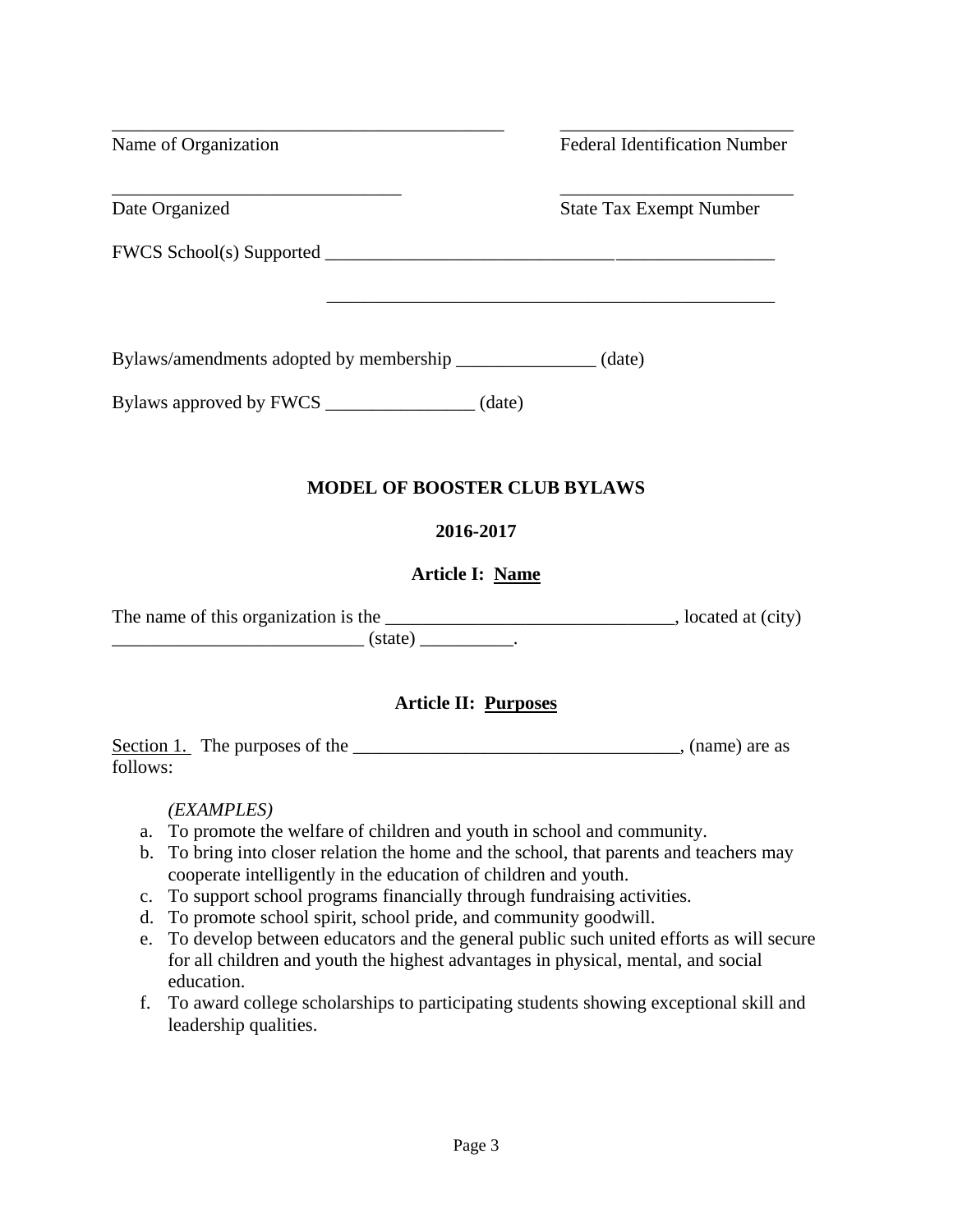Section 2. The organization is organized exclusively for the charitable, scientific, literary, or educational purposes within the meaning of Section  $501(c)(3)$  of the Internal Revenue Code or corresponding section of any future Federal tax code (hereinafter "Internal Revenue Code").

# **Article III: Basic Policies**

The following are basic policies of the \_\_\_\_\_\_\_\_\_\_\_\_\_\_\_\_\_\_\_\_\_\_\_\_\_\_\_\_\_\_\_\_ (name)

- a. The organization shall be noncommercial, nonsectarian, and nonpartisan.
- b. The organization shall work with the schools to provide quality education for all children and youth and shall seek to participate in the decision-making process establishing school policy, recognizing that the legal responsibility to make decisions has been delegated by the people to the boards of education, state education authorities, and local education authorities.
- c. The organization shall work to promote the health and welfare of children and youth and shall seek to promote collaboration between parents, schools, and the community at large.
- d. No part of the net earnings of the organization shall inure to the benefit of, or be distributable to its members, directors, trustees, officers, or other private persons except that the organization shall be authorized and empowered to pay reasonable compensation for services rendered and to make payments and distributions in furtherance of the purposes set forth in Article II hereof.
- e. Notwithstanding any other provision of these articles, the organization shall not carry on any other activities not permitted to be carried on (i) by an organization exempt from Federal income tax under Section  $501(c)(3)$  of the Internal Revenue Code, or (ii) by an organization, contributions to which are deductible under Section  $170(c)(2)$  of the Internal Revenue Code.
- f. Upon the dissolution of the organization, after paying or adequately providing for the debts and obligations of the organization, the remaining assets shall be distributed to the FWCS school(s) supported by the organization which have established their tax-exempt status under Section 501(c)(3) of the Internal Revenue Code.
- g. The organization or members in their official capacities shall not, directly or indirectly, participate or intervene (in any way, including the publishing or distributing of statements) in any political campaign on behalf of, or in opposition to, any candidate for public office; or devote more than an insubstantial part of its activities to attempting to influence legislation by propaganda or otherwise.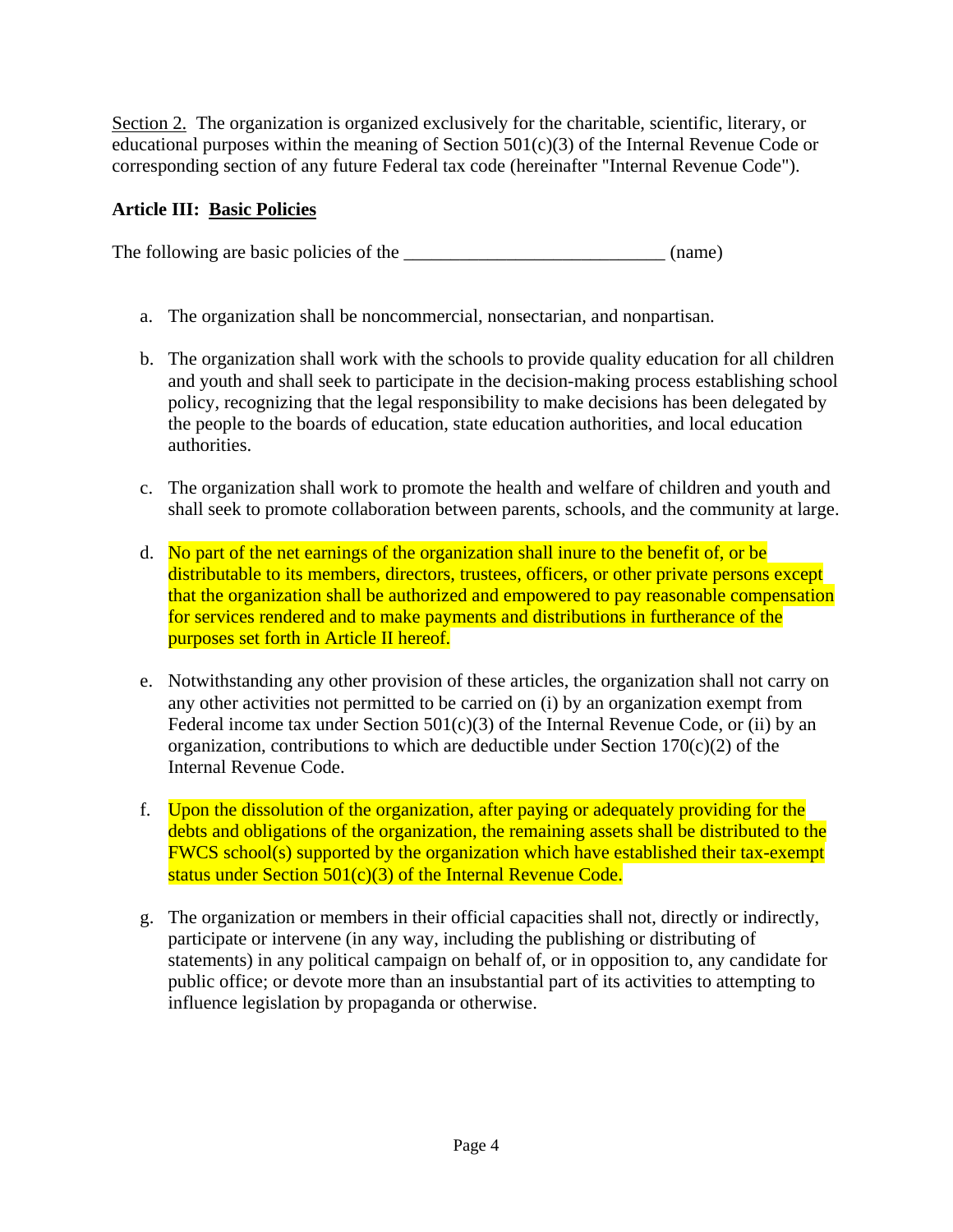## **Article IV: Relationship with FWCS**

Section 1. This Booster Club shall be organized under the direct authority of FWCS.

A Booster Club in good standing is one which:

- a. Adheres to the purposes and basic policies of FWCS.
- b. Has bylaws approved every three years.
- c. Has prior year audited annual financial report submitted to FWCS by September 1<sup>st</sup>.
- d. Has new officers list and renewal application submitted to FWCS by September 1<sup>st</sup>.
- e. Has current year 990/990EZ or 990-N (E-postcard) filed and submits a copy to FWCS by September  $1<sup>st</sup>$ .
- f. Has current year Indiana Nonprofit Organization Annual Report (Form NP-20) filed and submits a copy to FWCS by September  $1<sup>st</sup>$ .
- g. Has current biennial Business Entity Report filed with the Indiana Secretary of State.
- h. Meets other criteria as may be prescribed by FWCS.

Section 2. This Booster Club shall adopt such bylaws for the government of the organization as may be approved by FWCS. Such bylaws shall not be in conflict with FWCS policies.

Section 3. Bylaws of this Booster Club shall include an article on amendments.

Section 4. Bylaws of this Booster Club shall include a provision establishing a quorum.

Section 5. Each officer or board member of this Booster Club shall be a member of this Booster Club.

Section 6. The bylaws of this Booster Club shall prohibit voting by proxy.

Section 7. A Booster Club member shall not serve as a voting member of this Booster Club board while serving as a paid employee of, or under contract to this Booster Club.

Section 8. (Optional) Only members of this Booster Club who have paid dues for the current membership year may participate in the business of this Booster Club.

Section 9. This Booster Club may cooperate with other organizations and agencies concerned with child welfare, but a Booster Club representative shall make no commitments that bind the group he/she represents.

Section 10. The members of the nominating committee for officers of this Booster Club shall be elected by the general membership, executive board, or executive committee.

Section 11. This Booster Club shall keep such permanent books of account and records as shall be sufficient to establish the items of gross income, receipts and disbursements of the organization, including, specifically, the number of its members and the dues collected from its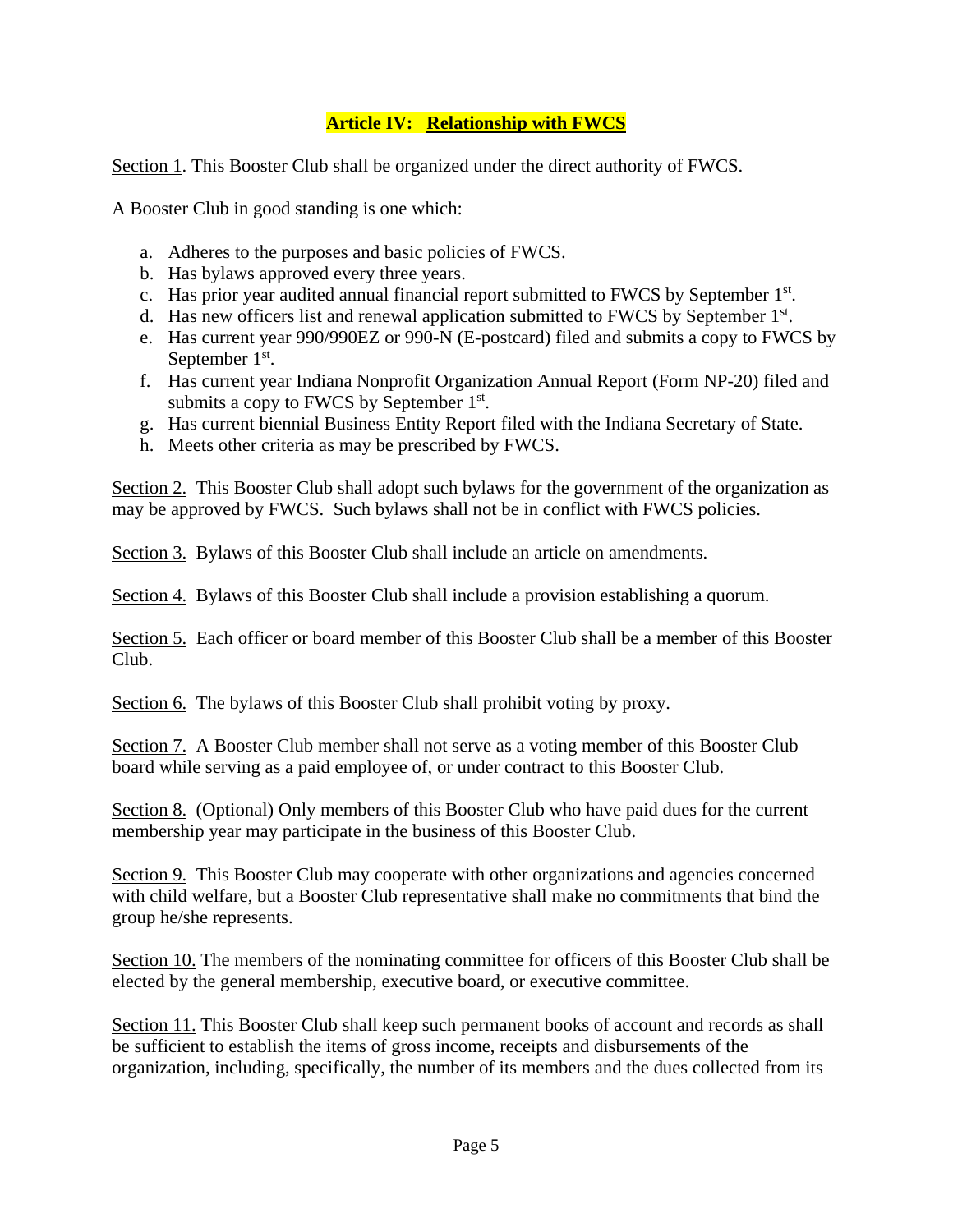members. Such books of account and records shall at all reasonable times, not less than annually, be open to inspection by an authorized representative of FWCS.

Section 12. The Booster Club shall be subject to withdrawal and the status of such organization as a Booster Club shall be subject to termination, in the manner and under the circumstances provided by the FWCS Parent Organization Handbook.

Section 13. This Booster Club is obligated, upon withdrawal of its legal entity:

- a. Upon a formative vote to dissolve a Booster Club, the unit shall yield up and surrender immediately all of its funds, books, records, property and assets to FWCS.
- b. To cease and desist from the further use of any name that implies or connotes association with FWCS.
- c. To carry out promptly, under the supervision and direction of FWCS, all proceedings necessary or desirable for the purpose of dissolving the

 $\Box$  (name).

## **Article V: Membership and Dues**

Section 1. Every individual who is a member of \_\_\_\_\_\_\_\_\_\_\_\_\_\_\_\_\_\_\_\_\_\_\_ (name) is entitled to all the benefits of such membership.

Section 2. Membership in this \_\_\_\_\_\_\_\_\_\_\_\_(name) shall be open, without discrimination, to anyone who believes in and supports the mission and purposes of \_\_\_\_\_\_\_\_\_\_\_\_\_\_\_(name).

Section 3. This organization shall conduct an annual enrollment of members but may admit individuals to membership at any time.

Section 4. Those enrolled after March 15 shall be considered members for the following school year.

Section 5. The membership shall be valid through the month of September of the ensuing school year.

Section 6. (Optional) Each member of this organization shall pay such annual dues to said organization as determined by the organization.

Section 7. (Optional) The amount of each member's dues shall be \$\_\_\_\_\_\_\_\_\_\_\_\_\_.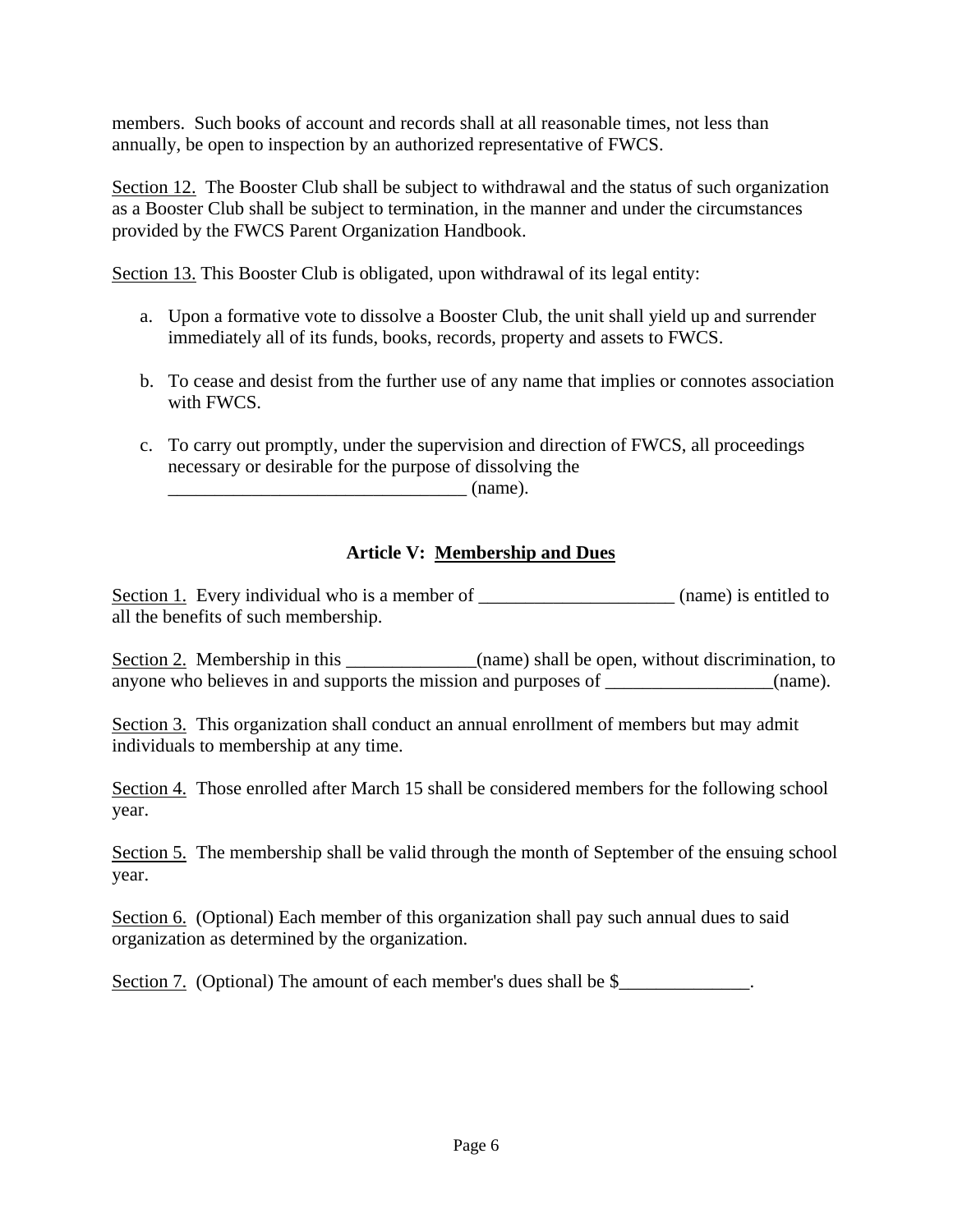## **Article VI: Officers and Their Election**

Section 1. The officers of this organization shall consist of a president, vice-president, secretary, and a treasurer.

Section 2. Officers shall be elected by ballot in the month of \_\_\_\_\_\_\_\_\_\_\_\_.

Section 3. The vote shall be conducted by ballot. When there is but one candidate for an office, the ballot for that office may be dispensed with and election held by voice vote. A majority vote shall be required for election.

Section 4. The following provisions shall govern the qualifications and eligibility of individuals to be officers of the \_\_\_\_\_\_\_\_\_\_\_\_\_\_\_\_\_\_\_\_\_\_\_\_\_\_\_\_\_\_\_\_\_\_(name):

- a. Each officer shall be a member of this Booster Club.
- b. No officer may be eligible to serve more than two consecutive terms in the same office.
- c. A person who has served in an office for more than one half of a full term shall be deemed to have served a full term in such office.
- d. (Optional) Only those persons whose current dues are paid shall be considered eligible for office. (Current dues are paid before November 15th of any school year).
- e. Only those persons who have signified their consent to serve if elected shall be nominated for or elected to such office.

Section 5. Officers, with the exception of the treasurer, shall assume their duties at the end of the school year and shall serve for a term of one year or until their successors are elected. The treasurer shall assume his duties following the completion of the annual audit.

Section 6. A vacancy occurring in the office of president shall be filled for the remainder of the unexpired term by the vice-president. A vacancy in any office other than president shall be filled for the unexpired term by an individual elected by a majority vote of the executive board, notice of such election having been given.

Section 7. There shall be a nominating committee composed of three members, one of whom shall be elected by the executive committee from its body, and two of whom shall be elected by the general membership at a regular meeting at least one month prior to the election of officers. The president shall appoint one of the three to serve as chairman of the committee.

Section 8. The nominating committee shall nominate an eligible person for each office to be filled and report its nominees at the regular meeting in  $(month)$ , at which time additional nominations may be made from the floor.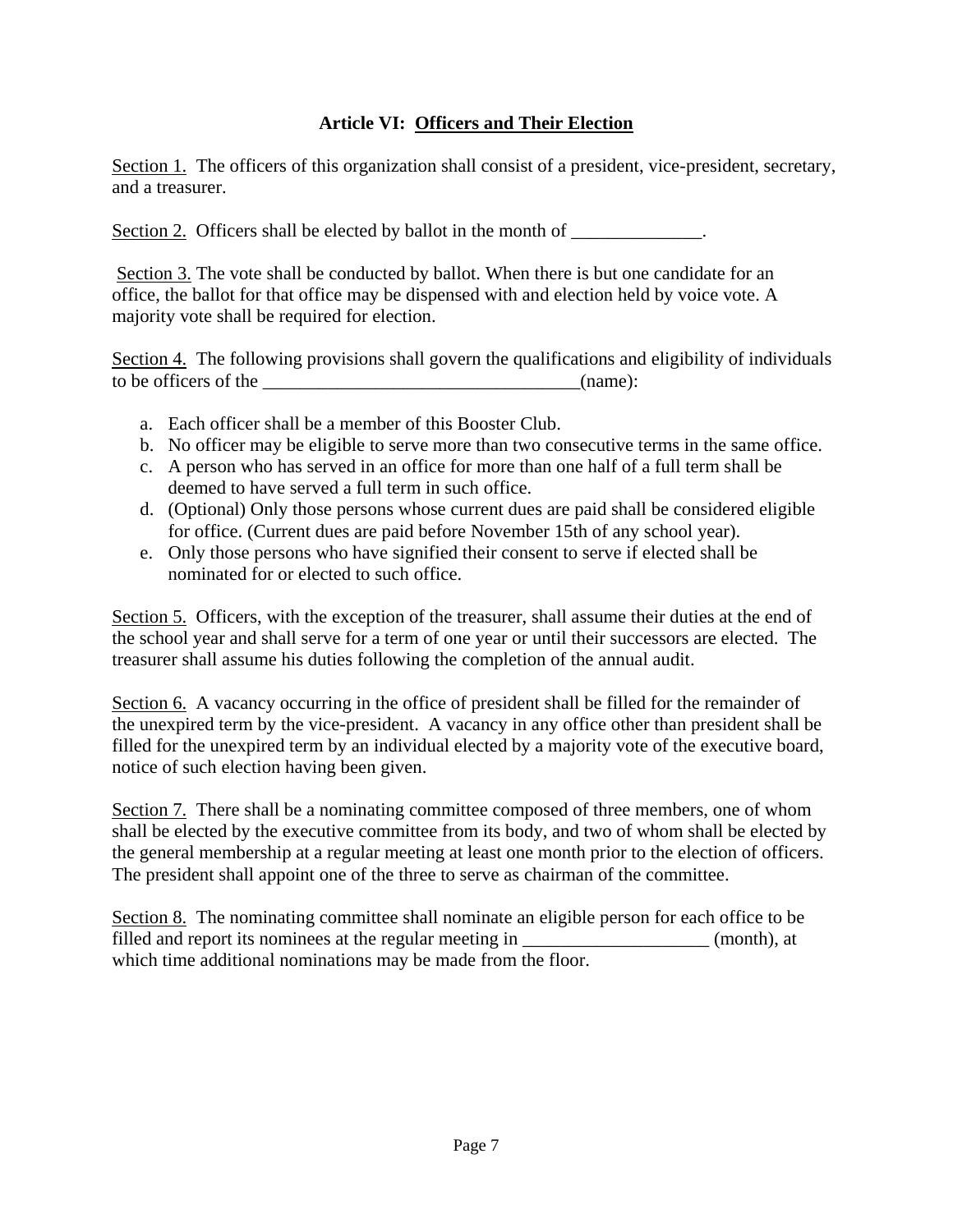# **Article VII: Duties of Officers**

Section 1. The President shall:

- a. Preside at all meetings of the association and of the executive board.
- b. Perform such other duties as may be prescribed in these bylaws or assigned by the association or by the executive board.
- c. Be a member ex officio of all committees except the nominating committee.
- d. Coordinate the work of the officers and committees of the association in order that the purposes may be promoted.
- e. Audit treasurer report and bank statement monthly.

## Section 2. The Vice-President shall:

- a. Act as aide to the president.
- b. Perform the duties of the president in the absence or inability of that officer to act.

## Section 3. The Secretary shall:

- a. Record the minutes of all meetings of the association and of the executive board.
- b. Have a current copy of the bylaws.
- c. Maintain a membership list.
- d. Perform other delegated duties as assigned.

## Section 4. The Treasurer shall:

- a. Have custody of all the funds of the association.
- b. Keep a full and accurate account of receipts and expenditures.
- c. Make disbursements as authorized by the president, executive committee, or association in accordance with the budget adopted by the association.
- d. Have checks signed by two people, the treasurer and the FWCS employee sponsor of the organization. (Persons authorized to sign checks shall not be related. Defined: same family through a child or spouse.)
- e. Present a financial statement at every meeting of the association and at other times when requested by the executive board and make a full report at the annual meeting.
- f. Be responsible for the maintenance of such books of account and records as conform to the requirements of Article IV, Section 11, of these bylaws.
- g. Have the accounts examined annually at the close of the fiscal year or upon change of officer by a CPA or an auditing committee of not fewer than three members, who, satisfied that the treasurer's annual report is correct, shall sign a statement of that fact at the end of the report.
- h. Provide organization documents required by FWCS for review and audit purposes.
- i. Submit Federal Tax Form 990 to the IRS, Indiana Nonprofit Organization Annual Report (NP-20) to the Indiana Department of Revenue, and Indiana State Biennial Business Entity Report to the Secretary of State.

Section 5. All officers shall perform the duties outlined in these bylaws and those assigned from time to time. Upon the expiration of the term of office or in case of resignation, each officer shall turn over to the president, without delay, all records, books, and other materials pertaining to the office, and shall return to the treasurer, without delay, all funds pertaining to the office.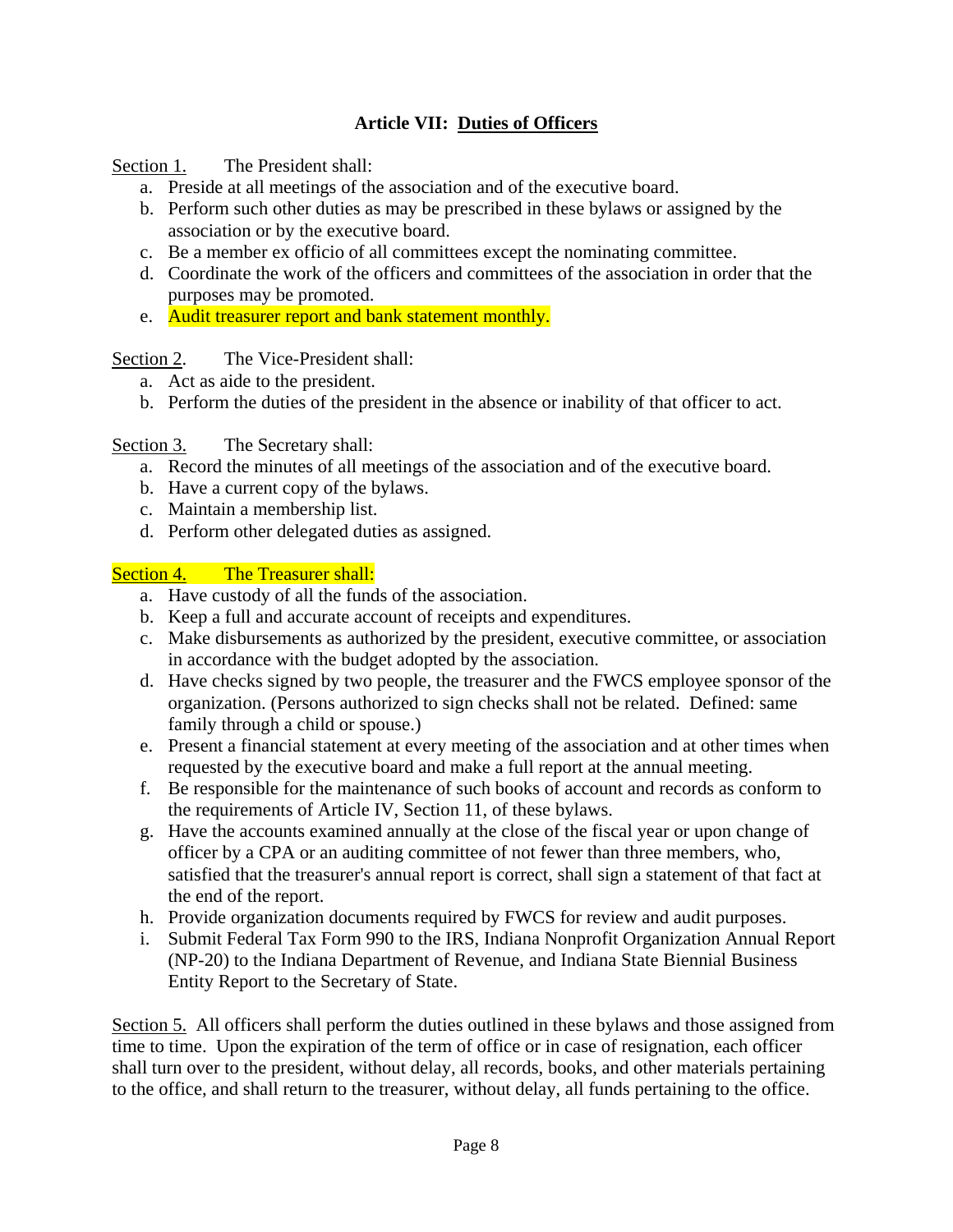#### **Article VIII: Auditing Committee**

Section 1. The auditing committee shall be selected by the executive committee at least two weeks before the annual meeting. An auditing committee of not fewer than three members may include officers and non-officer members; however, the committee should have at least one or two non-officer members audit the information. An outside party, such as a CPA, may be used to audit the financial information instead of using a committee within the organization. A copy of the CPA or committee's report shall be sent to FWCS.

Section 2. Auditing committee members shall not be related to each other or to anyone with check signing privileges. The sponsor and officers authorized to sign checks are ineligible to serve on the auditing committee. (Related is defined as same family through a child or spouse.)

## **Article IX: Executive Board**

Section 1. The Executive Board shall consist of the officers of the association, the chairmen of standing committees, a teacher representative, and the principal of the school or a representative appointed by him/her. The chairman of the standing committees shall be selected by the officers of the association. The members of the Executive Board with the exception of the treasurer shall serve until the election/selection of their successors. (See Article VI, Section 5 for Term of the Treasurer.)

Section 2. Each member shall be a member of this \_\_\_\_\_\_\_\_\_\_\_\_\_\_\_\_\_\_\_(name).

Section 3. The duties of the Executive Board shall be:

- a. To transact necessary business in the intervals between association meetings and such other business as may be referred to it by the association.
- b. To create standing and special committees.
- c. To approve the plans of work of the standing committees.
- d. To present a report at the regular meetings of the association.
- e. To appoint a CPA or an auditing committee at least two weeks before the annual meeting to audit the treasurer's accounts.
- f. To prepare and submit to the association for adoption a budget for the year.
- g. To approve routine bills within the limits of the budget.

Section 4. Regular meetings of the Executive Board shall be held during the year, the time to be fixed by the committee at its first meeting of the year. \_\_\_\_\_\_\_\_\_\_\_\_\_\_\_ (number) members of the Executive Board shall constitute a quorum. Special meetings of the Executive Board may be called by the president or by a majority of the members of the board, \_\_\_\_\_\_\_\_\_\_\_ (number) days' notice being given.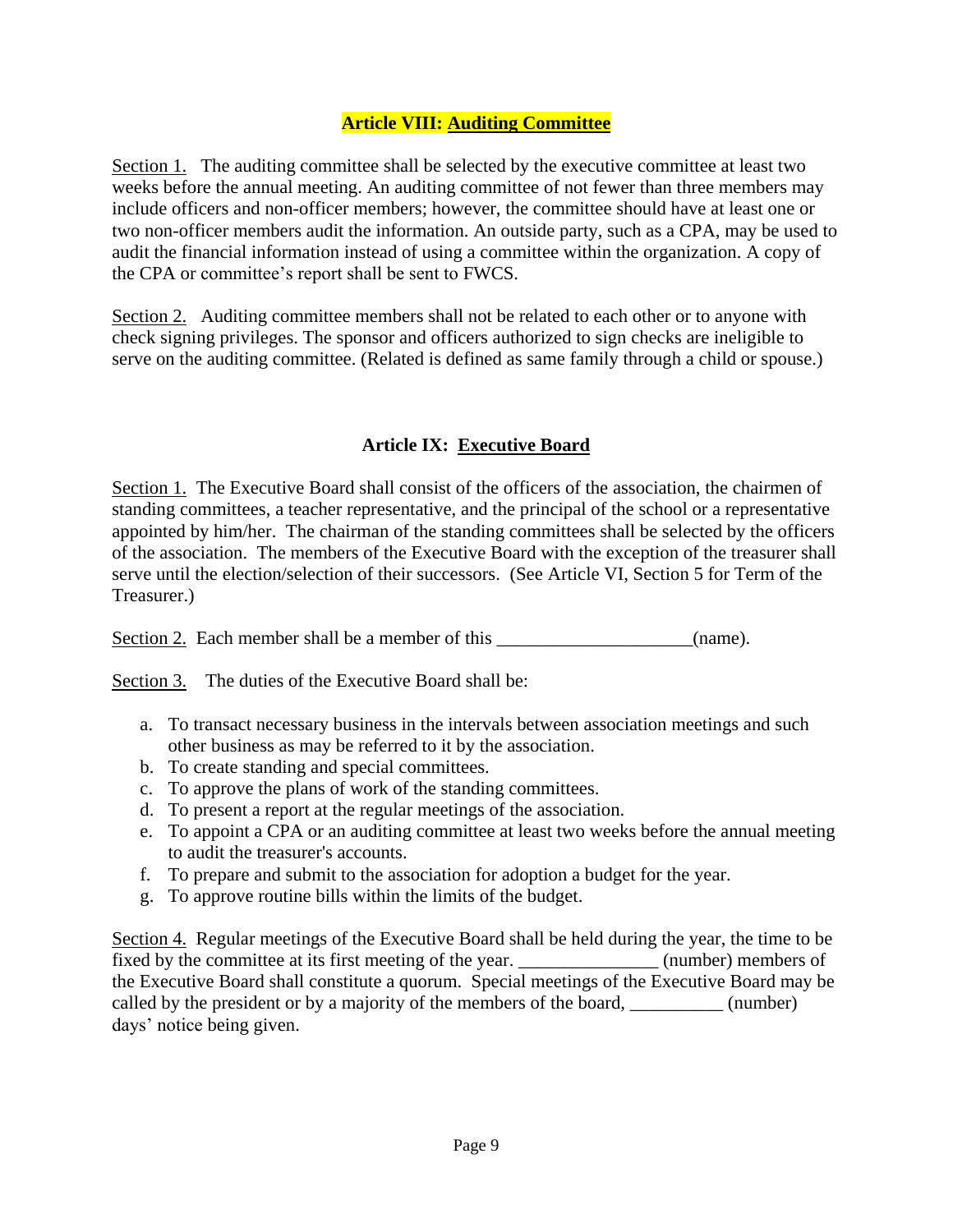Section 5. If any member of the board shall at any time cease to meet the qualifications or fulfill the duties of the position, that person may be removed from the board by a majority vote of the Executive Board.

## **Article X: Executive Committee**

Section 1. There shall be an executive committee of the (name), the members shall consist of no less than the elected officers and one FWCS employee sponsor.

Section 2. Each executive committee member shall be a member of this  $(name)$ .

Section 3. Special meetings of the executive committee may be called by the president or a majority of the executive committee with days' notice given to each member of the committee.

Section 4. A majority of the executive committee shall constitute a quorum for the transaction of business.

Section 5. The committee shall meet as soon as the officers have been duly elected, for the purpose of formulating tentative plans for their term of office, and selecting chairmen of standing committees.

## **Article XI: General Membership Meetings**

Section 1. At least \_\_\_\_\_\_\_\_ (number) regular meetings of this association shall be held during the school year. Dates of meetings shall be determined by the Executive Board and announced at the first regular meeting of the year, \_\_\_\_\_\_\_\_\_ (number) days' notice shall be given of a change of date.

Section 2. Special meetings of the association may be called by the president or by a majority of the Executive Board, (number) days' notice having been given.

Section 3. The annual meeting shall be in  $(month)$ .

Section 4. \_\_\_\_\_\_\_(number) members shall constitute a quorum for the transaction of business in any meeting of this association.

Section 5. The privilege of holding office, introducing motions, debating, and voting shall be limited to members of  $\qquad \qquad$  (name) whose dues, if required, for the current membership year are paid.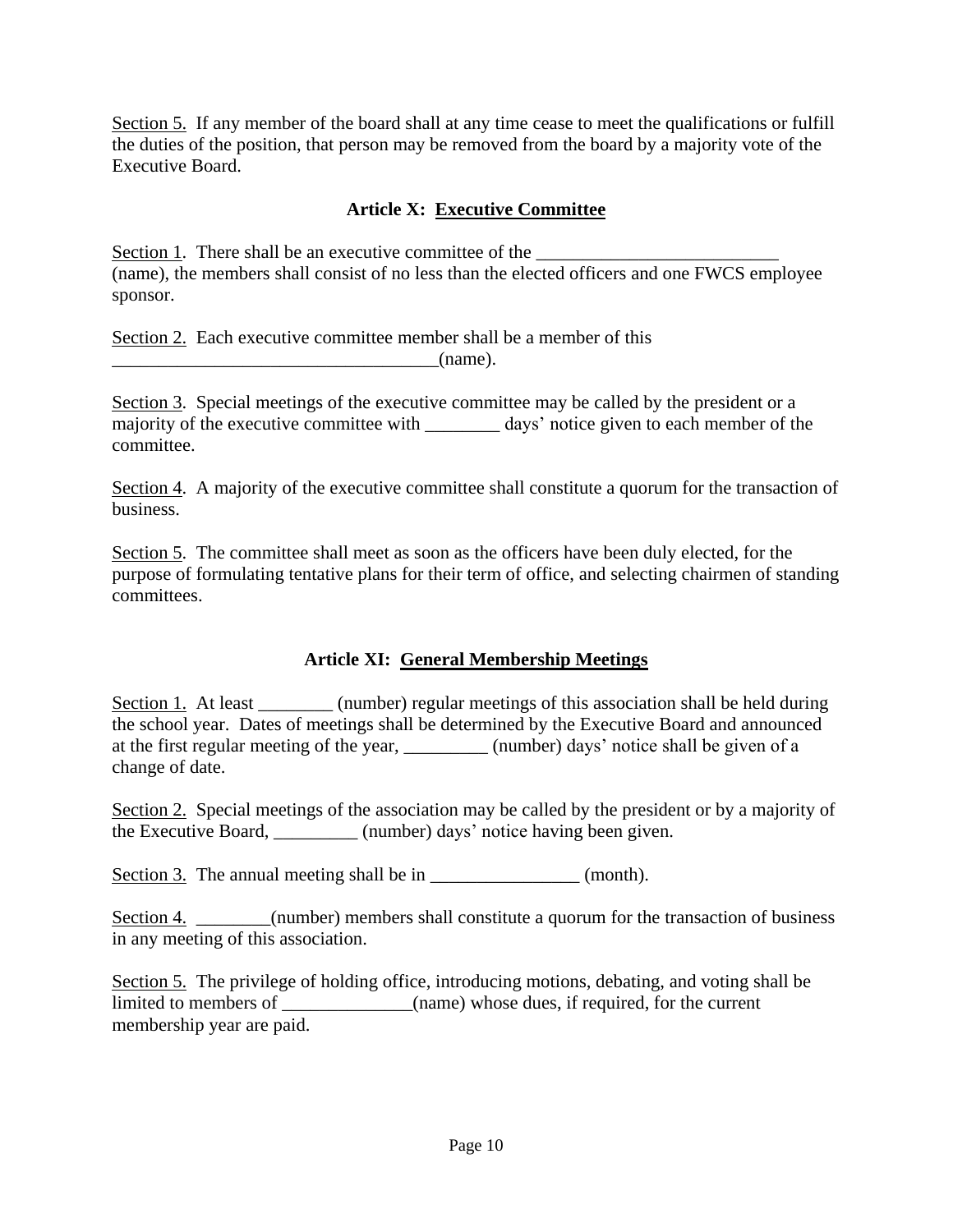#### **Article XII: Standing and Special Committees**

Section 1. (Optional) Only members of this association who have paid dues for the current membership year shall be eligible to serve in any elective or appointive positions.

Section 2. The executive board may create such standing committees, as it may deem necessary to promote the Purposes and carry on the work of the association. The term of each chairman shall be one year or until the selection of a successor.

Section 3. The chairman of each standing committee shall present a plan of work to the executive board for approval. No committee work shall be undertaken without the consent of the executive board.

Section 4. The power to form special committees and appoint their members rests with the association and/or the executive board.

Section 5. The president shall be a member ex officio of all committees except the nominating committee.

#### **Article XIII: Fiscal Year**

| The fiscal year of the            | (name) shall begin on July 1 |
|-----------------------------------|------------------------------|
| and end on the following June 30. |                              |

#### **Article XIV: Parliamentary Authority**

The rules contained in the current edition of *Robert's Rules of Order Newly Revised* shall govern the the contract the contract of the contract of the contract of the contract of the contract of the contract of the contract of the contract of the contract of the contract of the contract of the contract of the contract and in which they are not in conflict with these bylaws or the articles of incorporation.

#### **Article XV: Amendments**

Section 1. These bylaws may be amended at any regular meeting of the association, provided:

- 1. That notice of the proposed amendment was given at least 30 days prior to the meeting at which time the amendment was voted upon;
- 2. That a quorum had been established; and
- 3. That the amendment will then be subject to approval by FWCS upon the completion of the two previous provisions.

Bylaw amendments require a two-thirds vote of the members present and voting.